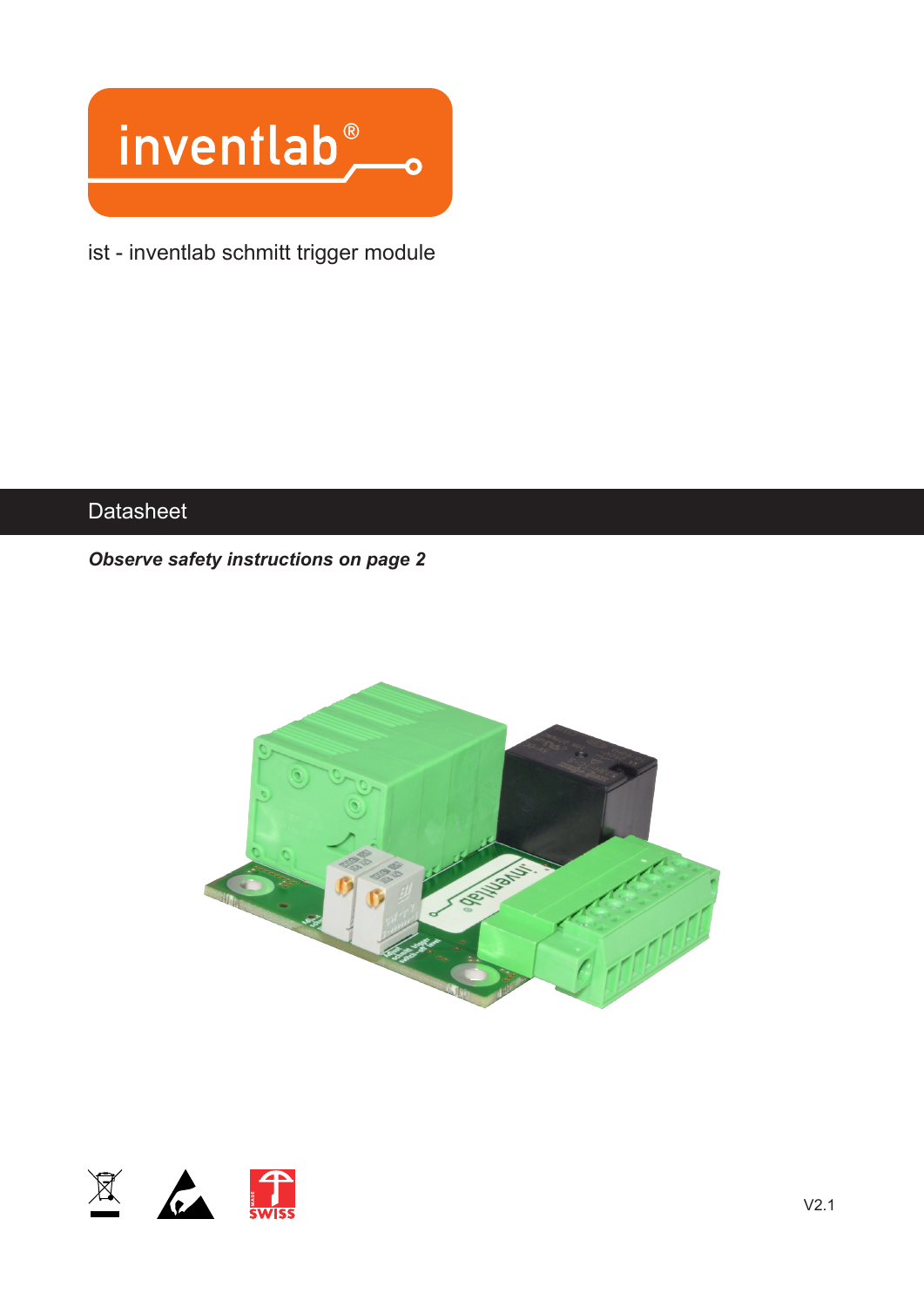## Features of ist

- ► **Schmitt trigger module with adjustable switch on and off threshold**
- ► **Wide input voltage range: 7V to 40V DC or 5V to 28V AC**
- ► **Proper state down to 0V**
- ► **Relais output**
- ► **PFET output to switch loads up to 80A**
- ► Schmitt trigger output signals: Normal and inverted
- ► Switch to override schmitt trigger input: Output on/off
- ► -40°C to 85°C operating temperature

#### Applications

- ► Industrial
- ► Security
- ► Defense
- ► Marine
- ► Vehicle
- ► Railway
- ► ...

# Safety instructions

**The manufacturer declines any liability for damage to humans and machines. In particular, damage arising from the non-observance of the following safety regulations!**

**All work on the device must be carried out only by qualified and trained personnel!**

Keep conductive parts away from the connectors, risk of short circuit!

If the device has visible defects or it indicates defects, disconnect it and return it to manufacturer for repair.

## **Description**

ist is an integration module to disconnect loads when the voltage source falls under the allowed range. It allows to built an undervoltage protection, for example in ultracapacitor UPS or buffer applications.

# Application informations

Contact inventlab LLC to get design support

#### Block diagram



Schmitt trigger out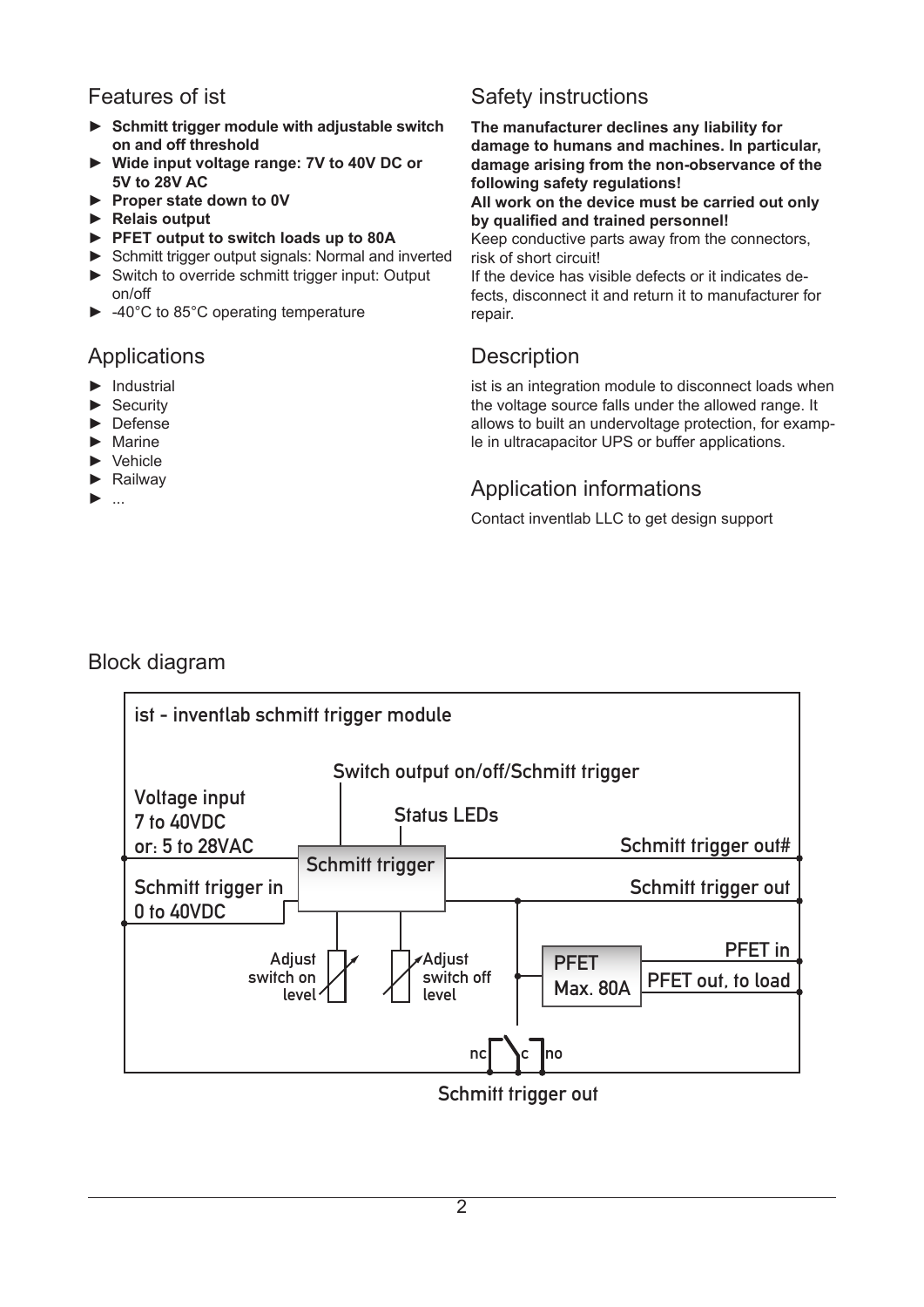## Connectors, LEDs and dimensions



| Pin    | Description                                                                | Pin        | Description                                                           |
|--------|----------------------------------------------------------------------------|------------|-----------------------------------------------------------------------|
| PFET-  | Schmitt trigger PFET input, connect<br>to voltage source (respect to GND!) | st out     | Schmitt trigger signal output, do not<br>connect to any load          |
| PFET+  | Schmitt trigger PFET output, con-<br>nect to load                          | #st out    | Schmitt trigger inverted signal output,<br>do not connect to any load |
| rel no | Schmitt trigger relais no output                                           | <b>PWR</b> | Voltage input: 7V to 40V DC or 5V to<br>28V AC                        |
| rel c  | Schmitt trigger relais c output                                            | <b>GND</b> | <b>GND</b>                                                            |
| rel nc | Schmitt trigger relais nc output                                           | st in      | Schmitt trigger input signal                                          |

#### P3 cable entry plug, cable cross sections

Solid wire: 26-16 AWG / 0.13-1.5mm² Stranded wire: 26-16 AWG / 0.13-1.5mm² Torque: 3.0Lb.In / 0.34Nm Wire stripe length: 6-7mm

#### P2, cable cross sections

Conductor cross section solid min. 0.2 mm² Conductor cross section solid max. 10 mm² Conductor cross section flexible min. 0.2 mm² Conductor cross section flexible max. 6 mm² Conductor cross section flexible, with ferrule without plastic sleeve min. 0.25 mm² Conductor cross section flexible, with ferrule without plastic sleeve max. 6 mm² Conductor cross section flexible, with ferrule with plastic sleeve min. 0.25 mm² Conductor cross section flexible, with ferrule with plastic sleeve max. 4 mm² Conductor cross section AWG min. 24 Conductor cross section AWG max. 8 2 conductors with same cross section, stranded, TWIN ferrules with plastic sleeve, min. 0.25 mm² 2 conductors with same cross section, stranded, TWIN ferrules with plastic sleeve, max. 1.5 mm² Wire Stripe length: 15mm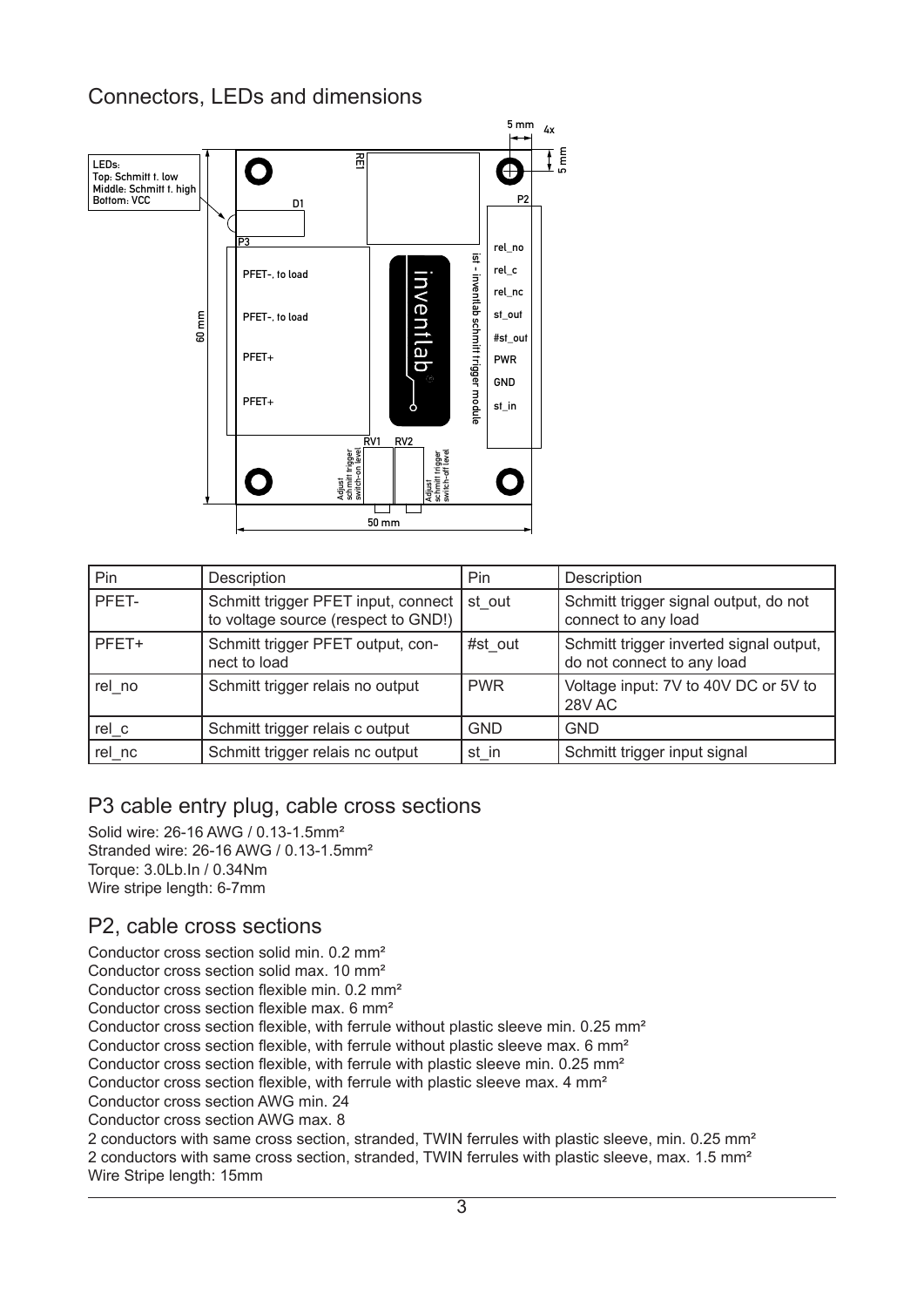## Electrical Specifications / Absolute Maximum Ratings

| Symbol                         | Parameter                        | Condition              | Min.  | Typ.     | Max. | Units       |
|--------------------------------|----------------------------------|------------------------|-------|----------|------|-------------|
| $V_{\text{VCC}}$               | DC Input voltage                 |                        | 0     | 7 - 40   | 40.3 | <b>VDC</b>  |
| $V_{\text{VCC}}$               | AC Input voltage                 |                        | 0     | $5 - 28$ | 28.3 | <b>VAC</b>  |
| Relais                         | Relais current                   |                        |       |          | 10   | A           |
| RELAIS                         | Relais voltage                   | Voltage respect to GND |       |          | 48   | $\vee$      |
| $\mathsf{V}_{_\mathsf{STIN}}$  | Schmitt trigger input<br>voltage |                        | 0     | $0 - 40$ | 40.3 | V           |
| $\sqrt{\rule{0pt}{10pt}}$ PFET | PFET voltage                     | Respect to GND         | 5     |          | 40   | $\vee$      |
| PFET <sup></sup>               | <b>PFET</b> current              |                        |       |          | 80   | A           |
| $T_{\rm A}$                    | Temperature range                | Storage                | $-40$ | 20       | 85   | $^{\circ}C$ |
| $T_{\rm o}$                    | Temperature range                | Operating              | $-40$ | 20       | 85   | $^{\circ}C$ |

## P3 current derating



# Current derating (6mm<sup>2</sup> wire)

## Adjusting the schmitt trigger switch on and switch off level

Important: Due to the switching threshold need a hysteresis, take care and follow the following steps:

- ► Connect the schmitt trigger input signal voltage, at which, the schmitt trigger **should switch on**
- ► Adjust the "**Switch off level**" (RV2) to this level (The Low-LED should switch off at this point)
- ► Connect the schmitt trigger input signal voltage, at which, the schmitt trigger **should switch off**
- ► Adjust the "**Switch on level**" (RV1) to this level (The High-LED should switch on right after this voltage level)